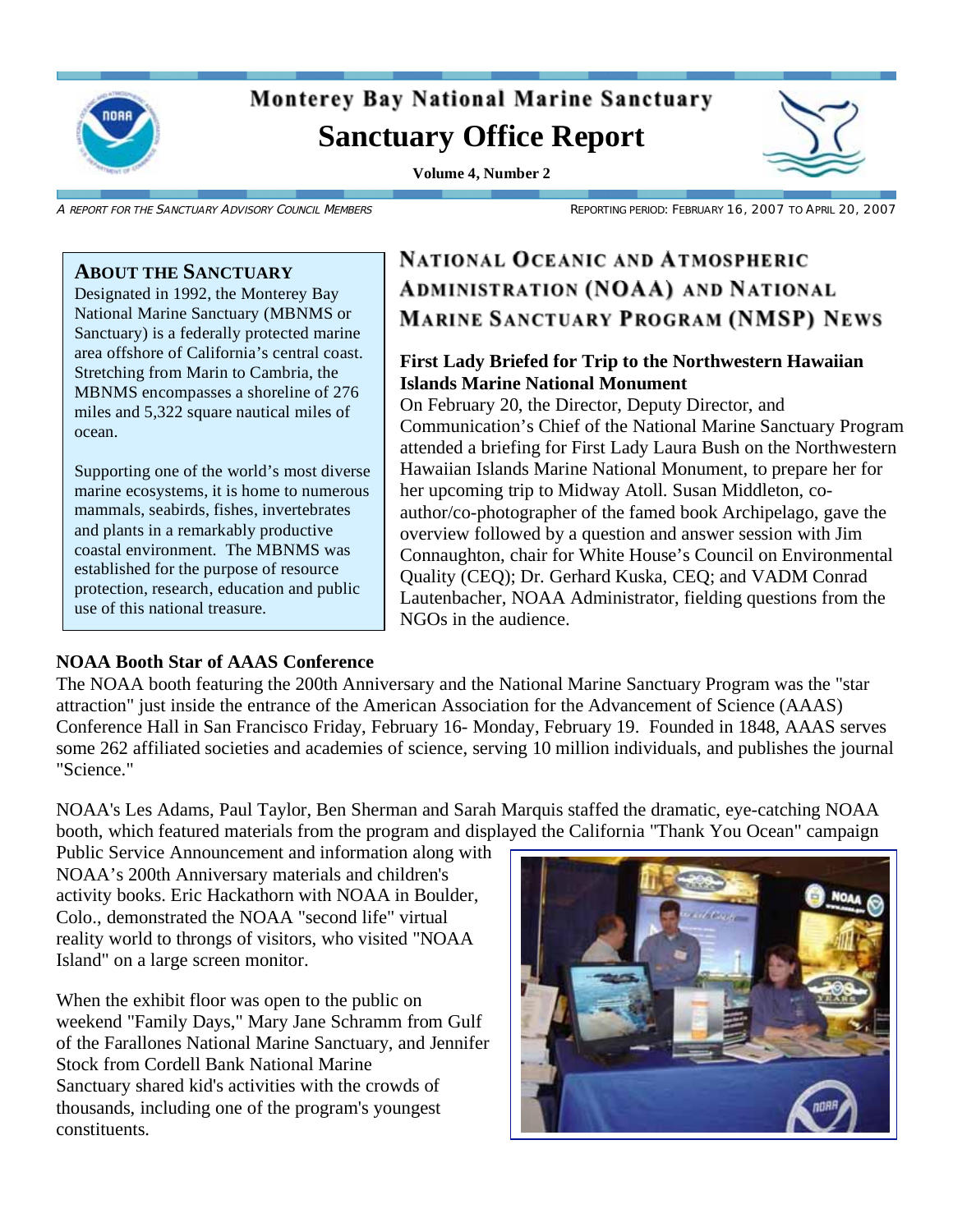## NATIONAL MARINE SANCTUARY NEWS

#### **Channel Islands NMS**

From March 1st to May 31st, UCSB Marine Science Institute will be collaborating with the CINMS MERITO Academy program through their presentation of 'the Magic Planet' at each of the 11 MERITO Academy classes. The Magic Planet is a digital spherical projector. Some of the Earth projections include infrared satellite data depicting the development of storm systems, sea surface temperatures depicting El Niño and La Niña events, continental drift, and images of Earth's topography and bathymetry. UCSB Mobile REEF will be visiting each of the 11 classes enrolled in the pilot MERITO Academy program and will present the Magic Planet Interactive Globe and marine invertebrate touch tanks to the 330 MERITO Academy students.



#### **Cordell Bank NMS**

Dan Howard met with the board of the Pacific Coast Federation of Fishermen's Association to discuss the proposed location for the oceanographic buoy at Cordell Bank. The intent of the meeting was to make sure that the buoy placement did not interfere with any commercial fishing activity and also to spread the word that a new buoy will be deployed in the near future. In addition, information on sea surface temperature, currents, and chlorophyll concentration are a few of the parameters that will be collected and will be available to mariners via the web. We will be following up with the exact location of the buoy and providing other information that was requested by the board. There was no opposition to the proposed location and board members had several helpful recommendations.

#### **Flower Garden Banks NMS**

A ground-breaking expedition, featuring more than a dozen partners, will kick off February 27, 2007 with VIP and student tours of the U.S. Navy's nuclear powered research submarine (NR-1) and its support vessel, SS Carolyn Chouest. A media event on March 1 will herald the beginning of the expedition, which will continue from March 2-10, 2007. The expedition builds on previous work coordinated by the sanctuary and has several different, yet complementary, missions. Sanctuary researchers will explore the deeper water low-relief ridges and scarps that connect the various banks along the continental shelf in the northwest Gulf of Mexico, including the three banks that comprise the Flower Garden Banks National Marine Sanctuary. Their mission will be to observe and document plants and animals that utilize these 'hidden highways' between the banks to determine how the sanctuary may be affected by events that occur outside its boundaries. University of Rhode Island researchers, led by Dr. Robert Ballard, will explore the same areas for evidence of ancient shorelines and the people who may have lived there. Meanwhile, in the shallower waters of the sanctuary, researchers will be investigating connections on the coral reef cap, including manta ray movements, conch populations, and parrot fish predation of corals. Immersion Presents, a private organization, will air 5 broadcasts each day of the mission into classrooms and informal settings such as Boys and Girls Clubs. Students at the viewing sites around the country will have an opportunity to ask questions of the scientists on board the vessel. Individuals can follow the expedition from the comfort of their homes through 24 hour live feeds on the internet, daily mission logs and background information provided on several website.

#### **Northwestern Hawaiian Islands National Monument**

The Northwestern Hawaiian Islands Marine National Monument's Mokupapapa Discovery Center hosted Kaleo Pilago, crewmember on the voyaging canoes Hokualaka'i and Lauhoe, on February  $15<sup>th</sup>$  as part of our monthly lecture series. He shared stories from his trip to Nihoa and Mokumanamana and presented new programs that will be available in Hilo for those interested in learning about traditional sailing. It was another full house with 65 people in attendance.

#### **Olympic Coast NMS**

Assistant Superintendent George Galasso and Office of Law Enforcement Agent John Haupt collaborated on an Enforcement Assumptions Matrix. This matrix will be used, along with those from other sanctuaries, to determine the tenyear requirements for enforcement programs within sanctuaries.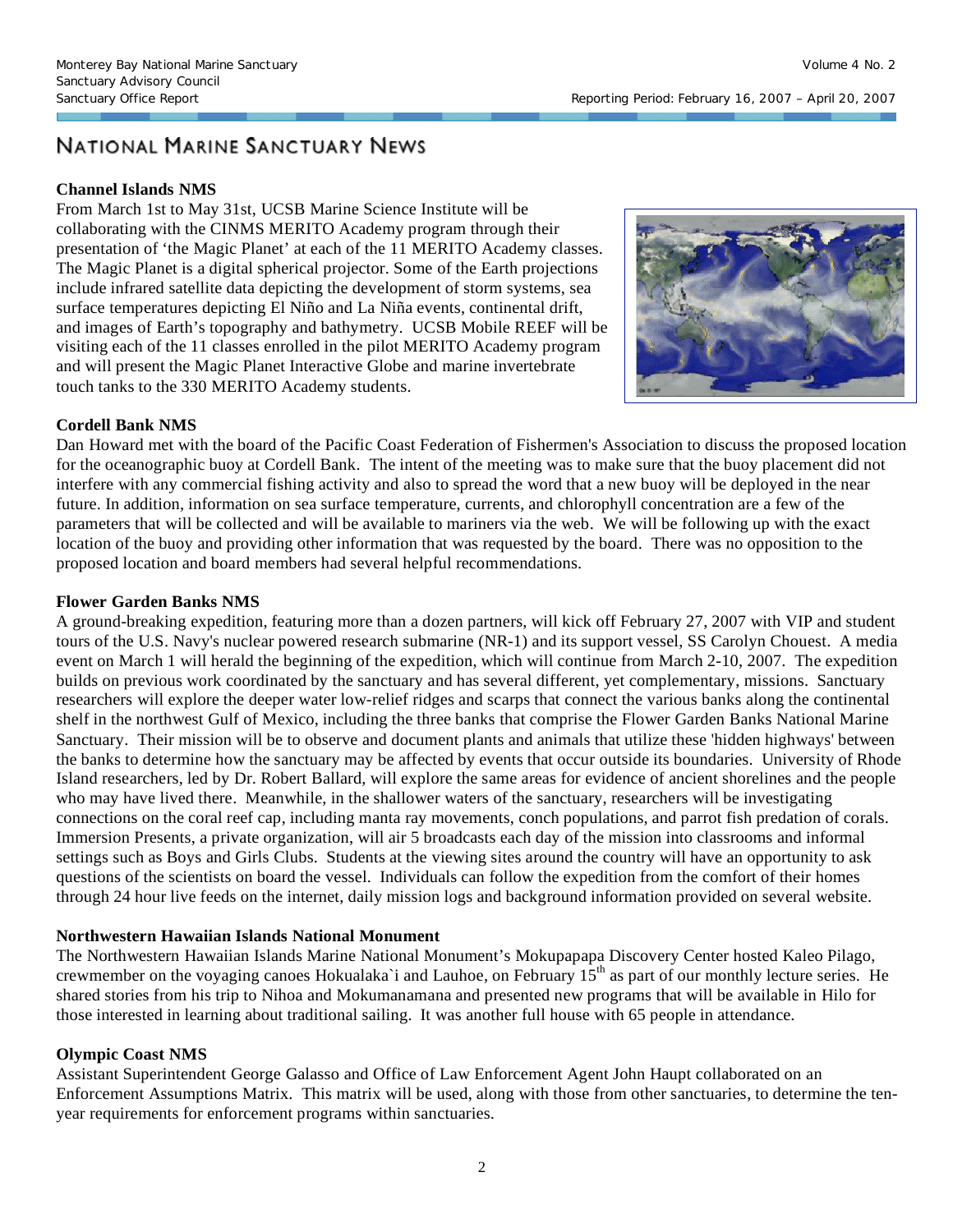

# **MONTEREY BAY NATIONAL MARINE SANCTUARY NEWS AND PROGRAM UPDATES**



#### **MANAGEMENT**

On February 20, 2007 the Monterey Bay National Marine Sanctuary co-sponsored, along with the Monterey Bay Aquarium, Monterey Bay Sanctuary Foundation, and Santa Clara University, a very successful day-long workshop for religious leaders, scientists and conservationists called the Living Ocean Initiative. Over 160 religious leaders from central California, broadly interfaith, attended the workshop along with about 20 scientists and conservation leaders. Held at the Monterey Bay Aquarium, the purpose of the workshop was to build bridges between members of the faith, science and conservation communities in support of ocean stewardship. Rev. Deborah Streeter, a minister with the United Church of Christ and the chair of the MBNMS Advisory Council, lead a planning committee



(including MBNMS's Rachel Saunders) that worked for over a year to organize the workshop. Rev. Streeter moderated the workshop, which included several showings of the "Thank You Ocean" public service announcement, a keynote address by Dr. Carl Safina, a panel discussion involving religious leaders and scientists and afternoon breakout sessions on a variety of topics. It is hoped that individual faith communities will continue the dialog back at their congregations; the planning committee also intends on pursuing more site-based follow-up events and there is discussion about replicating the effort in others locations on the west coast. For more information contact Rachel Saunders at 831-647-4237.

On March 7th, the Sanctuary Advisory Council selection subcommittee met, reviewed a total of 37 SAC applications, and passed on their recommendations to the acting superintendent. The committee members selected three nominees for each open seat including agriculture, business/industry, commercial fishing, recreational fishing, recreation, research, conservation, education and two at-large seats. The recommendations will be reviewed, interviews conducted, and a primary and secondary representative will be selected and passed on the the regional director and then to the director for review and approval. We plan to announce the new and reinstated SAC members at the April 20th SAC meeting.

On March 8 Holly Price met with Dr. Steve Ralston, a stock assessment biologist from the National Marine Fisheries Service to provide background information on the MPA workgroup effort over the past several years, discuss steps ahead and coordination with NMFS and the Pacific Fishery Management Council. Dr. Ralston accepted the MBNMS invitation to join the MPA workgroup starting with the March meeting. For information contact Holly at (831) 647-4247.

MBNMS MPA Workgroup met on March 12 to evaluate recommendations from the science workshop on offshore MPA designs regarding inclusion of the shelf break and the oxygen minimum zone as specific representative habitats. The group also initiated an evaluation of the potential need for and utility of MPAs across the sanctuary and at an array of specific locations identified by the group. This evaluation drew on on extensive information and data layers on biology, geology, oceanography, fishing patterns and existing regulations compiled by MBNMS research, resource protection and program operations staff. For information contact Holly Price at (831) 647-4247.

On March 14th, Karen Grimmer briefed the Board of Directors for the Association of Monterey Bay Area Government on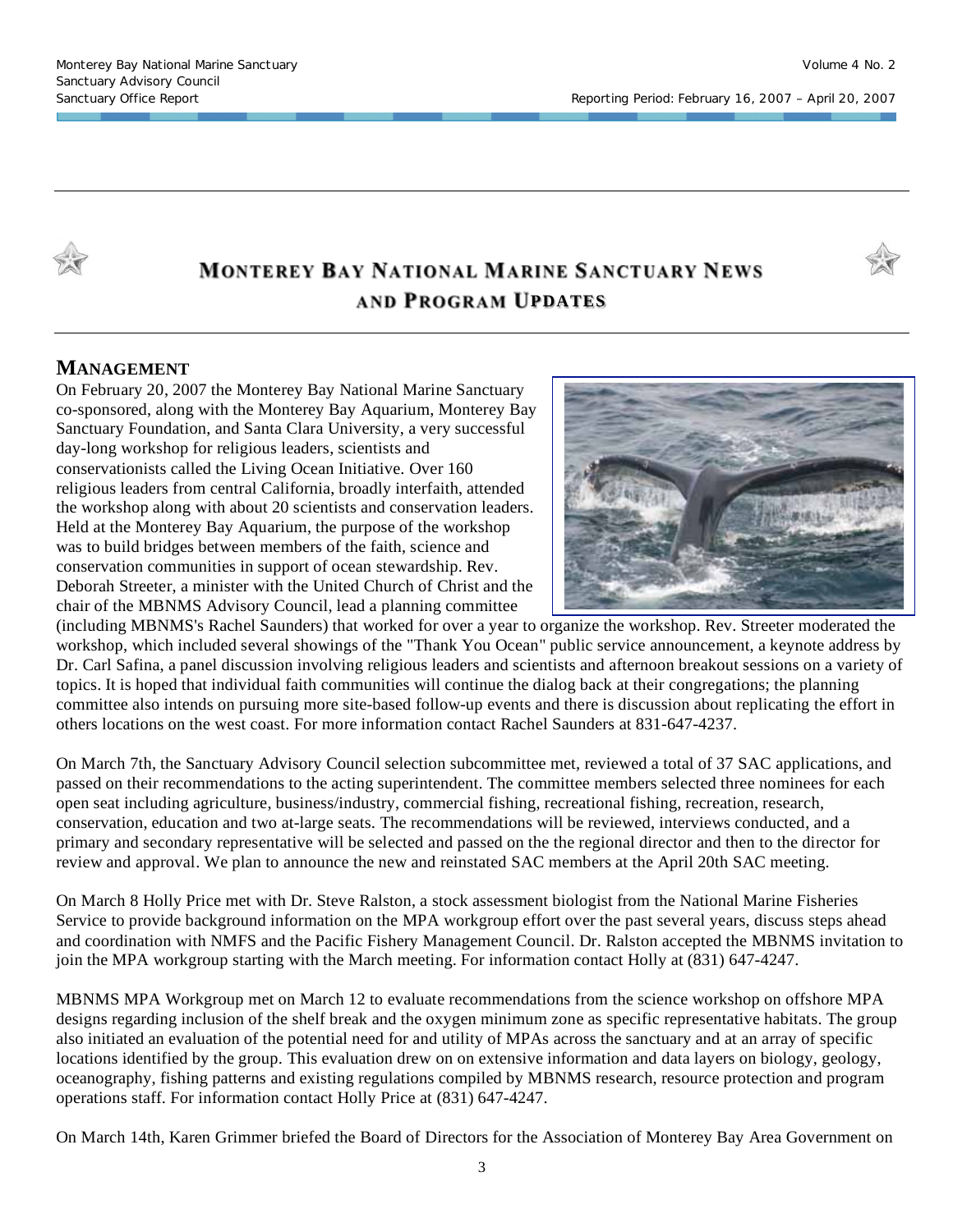the Joint Management Plan status. She also gave an update and thanked them for their participation with the AMBAG/MBNMS Sanctuary Awards Reception and the Sanctuary Currents Symposium events in early March, and handed out the new Ecosystem Observation annual report. For more information contact Karen Grimmer at (831) 647-4253.

On March 15th, Karen Grimmer and Michele Roest met with Nick Franco, District Superintendent of San Luis Obispo Coast District, and Hoyt Fields, with Friends of Hearst Castle to discuss setting up an account with FHC for the Coastal Discovery Center to accept funds via direct deposit, donation and other revenues. A letter detailing the agreement will be brought forward for approval at FHC's executive board meeting on April 5th. In addition, MBNMS is providing a letter of support for their nomination of Hearst Castle and the San Simeon coastline as a World Heritage Site. For more information contact Michele Roest at (805) 927-2145.

#### **RESEARCH AND MONITORING**

On February 22nd, Amber Szoboszlai (Sea Grant Fellow) received the Emerging Public Policy Leader Award from the American Institute of Biological Sciences. The award will provide support for Amber to travel to Washington, D.C. in April to participate in the 2007 Biological and Ecological Sciences Coalition Congressional Visits Day. This is an annual event that brings scientists and science educators to Washington, D.C. to raise visibility and support for the biological sciences. Participants will meet with members of Congress and their staff to explain the importance of federal support for scientific research. For more information, contact Amber Szoboszlai at (831) 647-4227.

Information on "Special Status Species" in the MBNMS is now available on a new section of the SIMoN website. Special status species are those that have been listed by state, federal and international organizations due to reduced or declining

population sizes. The listing status of all special status species in the MBNMS can be found on the website. In addition, status reports are available for some species. Status reports cover a variety of topics including geographic range, abundance, migration patterns, threats, current research projects, conservation efforts and management actions the Sanctuary can implement to improve species recovery. Links to maps, photos, videos, and educational materials are also included in status reports. New status reports will be added in the future. The special status species website can be access through the "More Links" pull-down menu on the left side of the SIMoN homepage or at: http://www.mbnmssimon.org/projects/specialSpecies/index.php. For more information, contact Jennifer Brown, SIMoN Research Associate at (415) 310-6764.



On March 8 MBNMS staff Scott Kathey, Chad King, and Josh Pederson participated in an annual NOAA dive training exercise. Using the R/V Fulmar, NOAA divers from the Monterey Bay area spent the day reviewing safety procedures, dive planning, and conducting dives. The latter half of this training day was focused on the loading of injured divers from an inflatable boat or directly from the water onto the R/V Fulmar. Participating groups also included NMFS, PFEL, and NOAA Corps. For more information, contact Josh Pederson at (831) 420-3660.

On March 9 staff met with Dr. Curt Storlazzi of the US Geological Survey. Staff reviewed a draft report entitled "Spatial and temporal variability in seafloor sediment mobility in Monterey Bay, Cordell Bank and Gulf of the Farallones National Marine Sanctuaries, Part I: wave-driven re-suspension" authored by Storlazzi, Reid and Golden. The report uses data on wind and wave patterns, seabed sediment characteristics, bathymetry, and inter-annual climatic conditions (e.g., El Nino and La Nina) and models how they interact to mobilize sediments at large spatial scales. This kind of information may be of use when considering the location of monitoring sites on the continental shelf or for the placement of instruments and cables. For more information, contact Steve Lonhart, SIMoN scientist, at (831) 420-3661.

Analyzing trends in oceanographic time series was a project addressed by SIMoN/MBARI Postdoctoral Researcher David Johnton. This project introduces the CalCOFI (California Cooperative Oceanic Fisheries Investigations) and the MBARI (Monterey Bay Aquarium Research Institute) programs as they relate to each other and oceanography within the Sanctuary. Many satellite, ecosystem model, and time series images are available. A web site, with the final report available for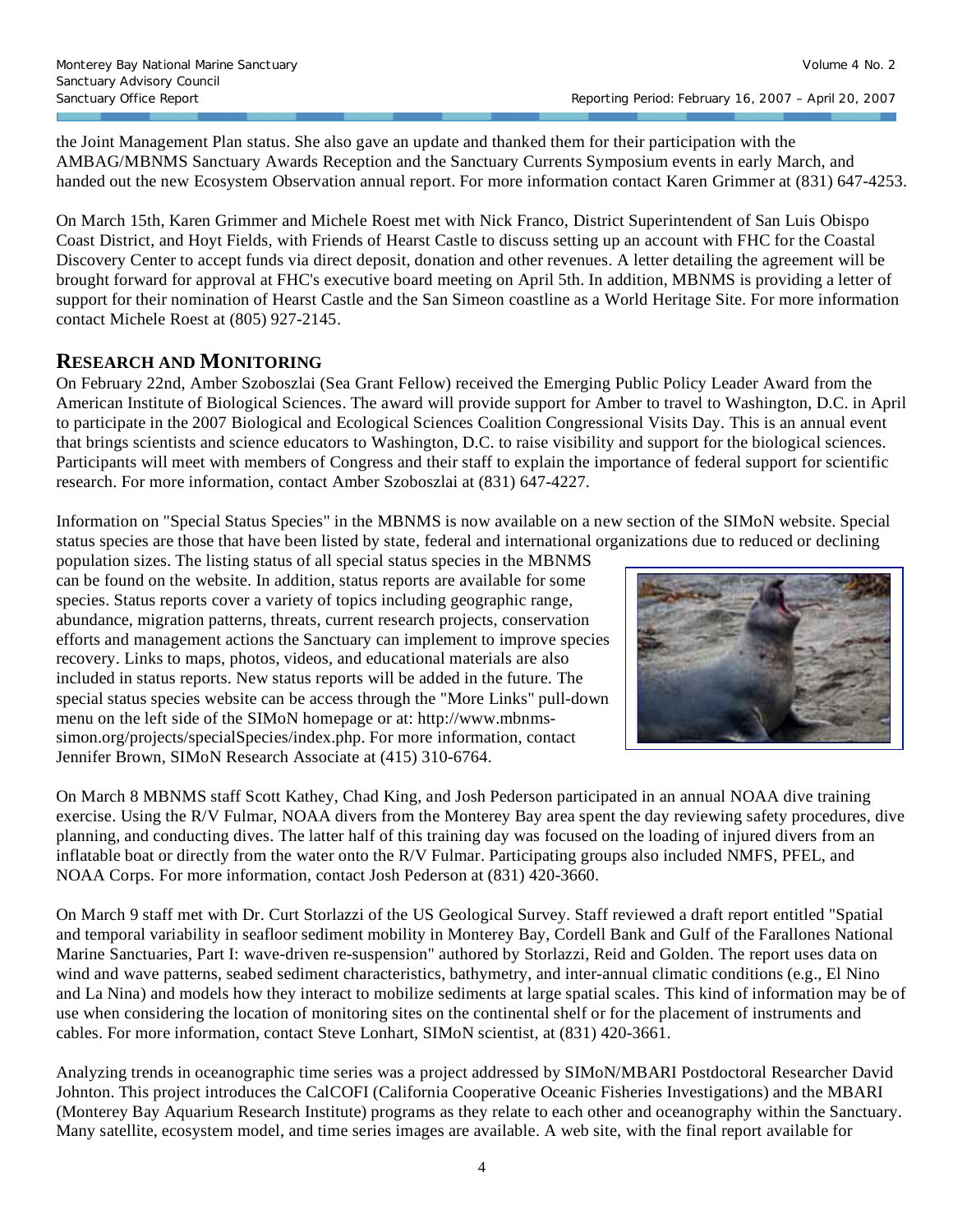download, is now available at http://www.mbnms-simon.org/sections/oceanography/project\_info.php?pid=100190&sec=o For more information, contact Andrew DeVogelaere, Research Coordinator and SIMoN Director at (831) 647-4213.

The Research Activity Panel met at NOAA Fisheries in Santa Cruz on March 9th. Topics on the agenda included a presentation on trophic interactions of the jumbo squid in the California Current, ROV assessment of MPA surveys, research permits in state MPAs, an overview of Sanctuary Condition Reports, a summary of the recent Statistical Design Workshop for central California MPA monitoring, the future of the Monterey Bay Crescent Ocean Research Consortium, and a summary of the recent Sanctuary Currents Symposium. For more information, contact Erica Burton, Research Specialist at (831) 647-4246.

Erica Burton (Research Specialist) attended the CBNMS Sanctuary Advisory Council (SAC) meeting at the Bodega Bay Marine Lab on March 13th. Agenda items included updated from the Superintendent (Sanctuaries Act Reauthorization, Budget, Leadership Team Meeting), update on education activities, update on the new research buoy, summary of the Cordell Bank Ocean Monitoring Program, update on the Sanctuary boundary expansion bill, protocols for development of SAC resolutions, and a panel discussion on supporting West Marin and West Sonoma heritage fishing communities and low impact fishing methods at Cordell Bank. For more information contact Erica Burton at (831) 647-4246.

On March 13, 14, and 16 Sanctuary staff (Chad King, Scott Kathey, and Josh Pederson) supervised maintenance of the NMSP's West Coast Observations moorings located on the Big Sur and Carmel coasts. Every three months, divers from UC Santa Cruz / PISCO inspect the moorings and replace their sensors. The R/V Fulmar was used as the platform for this work. More information on this project, including data from the moorings, is available through the SIMoN website at http://www.mbnms-simon.org/sections/obs/nmsp\_wco.php. For more information contact Josh Pederson, SIMoN Outreach and Web Specialist, at 831-420-3660.

Starting last February, there has been a die-off of common murres along the central coast of California. Beach COMBERS, a program that surveys beach cast marine birds and mammals on the beaches of the Monterey Bay National Marine

Sanctuary, reported 253 newly deposited murres in the main survey area (11 beaches in the Monterey Bay encompassing 51 km) during the weekly survey of March 1 -7, 2007. This number is 17 times higher than the March survey average of 15 birds in this same survey area since the program began in 1997. The Marine Wildlife Veterinary Care and Research Center examined the carcasses of 41 common murres and determined the birds were thin to emaciated and had not eaten recently. This suggests that poor prey availability was the cause of this die-off. Interestingly, during this same time period die-offs of auklets, and to a lesser extent puffins, have been reported in northern California and Oregon. Oceanographers have been reporting unusual oceanographic conditions off the West Coast of the U.S. over the last couple of spring seasons that resulted in lower productivity. This may explain the unusually high mortality observed. For additional information visit the "What's New in the Sanctuary" section of the SIMoN website (http://www.mbnmssimon.org) or contact Jean de Marignac, SIMoN Scientist, at (831) 647-4214.



The Center for Ocean Solutions is a new collaboration between Stanford University, Hopkins Marine Station, MBARI and the Monterey Bay Aquarium. The purpose of the Center is to bring partners/collaborators together to define enduring solutions to ocean problems. In April, there was a workshop to address the question of ocean acidification. As CO2 enters the atmosphere, much of it ends up in the ocean resulting in it becoming more acidic. This has direct effects of increased dissolving rates of organisms that have calcium carbonate structures (e.g., corals and some plankton- coccolithophores). Indirect effects will impact ocean food webs, right up to the higher levels of fisheries. While many people are discussing the issue of global warming, the related issue of ocean acidification is rarely discussed. Follow ups to this initial workshop will likely result in a strategic plan to develop predictions of the ocean under different acidification scenarios and how to prepare for related resource management issues. For more information, contact Andrew DeVogelaere, Research Coordinator and SIMoN Director, at (831) 647-4213.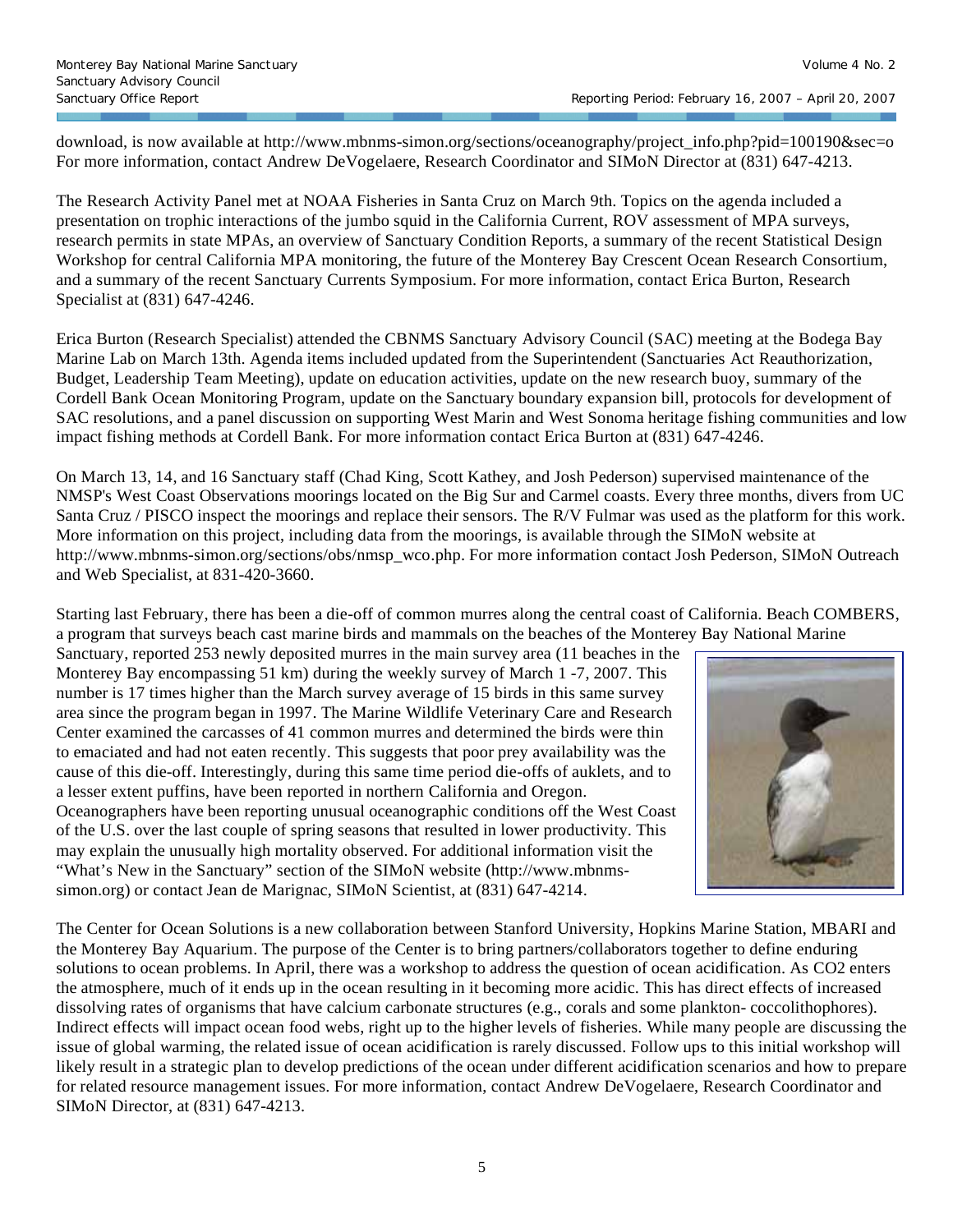### **RESOURCE PROTECTION**

The MBNMS Coastal Erosion multistakeholder workgroup met on March 7 to continue their evaluations of approaches to reduce loss of beach habitat in southern Monterey Bay and reduce the proliferation of hard coastal armoring. Holly Price and Brad Damitz led the group's discussion of the Scope of Work for a technical evaluation of various alternative strategies proposed by the group, and evaluated potential funding sources and regulatory considerations. The state offered to assist with funding a portion of the evaluation via a grant to the Association of Monterey Bay Area Governments (AMBAG), and this will be integrated with the broader evaluation the workgroup needs to conduct. For information contact Brad Damitz at (415) 259-5766.

A subcommittee of the Coastal Erosion Workgroup met on February 28 and March 7 at the MBNMS office to outline an agreement for a pilot project for beach erosion control to insert Pressure Equalizing Modules along approximately a mile of beach in Southern Monterey Bay. These low-impact devices are intended to dewater the beach and reduce sand loss without hard armoring. Sand City agreed to move ahead with a one-year contract for the devices, and AMBAG will pursue accepting the contract from Sand City over the next few months since the project crosses multiple jurisdictions. The subcommittee members and MBNMS will work towards developing shared funding sources and monitoring programs. MBNMS will host an interagency meeting later this month to evaluate permitting needs for the project. For information contact Holly Price at (831) 647-4247.

The MBNMS has been continuing to carefully monitor the installation of the Monterey Bay Aquarium Research Institute research cable within the sanctuary. There is a permit monitor aboard the cable-laying ship who reports to staff daily (at a minimum, and occasionally more often) to summarize the day's events. Additionally there are two marine mammal

monitors aboard who are conducting observations and have the authority to stop operations should a marine mammal have the potential to be negatively impacted. Thus far, operations are proceeding extremely well. As of 3/29/07, the installation of the cable itself had been completed. Next steps involve installing and attaching the trawl-resistant science node to the cable, and conducting post-lay burials and an inspection of the route. Should you have any questions please contact Deirdre Hall at 831-647-4207

The installation of the Monterey Accelerated Research System (MARS) cable and the associated trawl-resistant science node by the Monterey Bay Aquarium Research Institute (MBARI) was completed within the MBNMS on April 2nd. MBNMS Permit Coordinator, Deirdre Hall,



received daily updates from both on-board marine mammal monitors and our permit monitor. There were no instances of adverse interactions with marine mammals during installation, and preliminary reports indicate that the cable has been successfully installed while meeting all permit requirements for burial. The entire route of the MARS cable, including the science node has been placed inside the MBNMS-approved 40-meter corridor. Final data and reports, including an accurate route position list of the cable, will be provided to state and federal agencies shortly. This project is the first successful installation of a research cable with the NMSP and required a significant amount of coordination, environmental analysis, oversight, and review from both MBNMS and Headquarters staff. For additional information please contact Deirdre Hall at 831-647-4207

On April 3rd, MBNMS staff (Deirdre Hall, Karen Grimmer, Holly Price & Erica Burton) attended a meeting at the Monterey Bay Aquarium Research Institute (MBARI) to receive an update on future projects slated for deployment on the MARS cable. The California Coastal Commission, and the California State Lands Commission participated via conference call. The crux of the discussions revolved around future permitting efforts and protocols. After review of the initial future projects, MBNMS staff indicated this first round of proposals will qualify for permitting under separate heading and will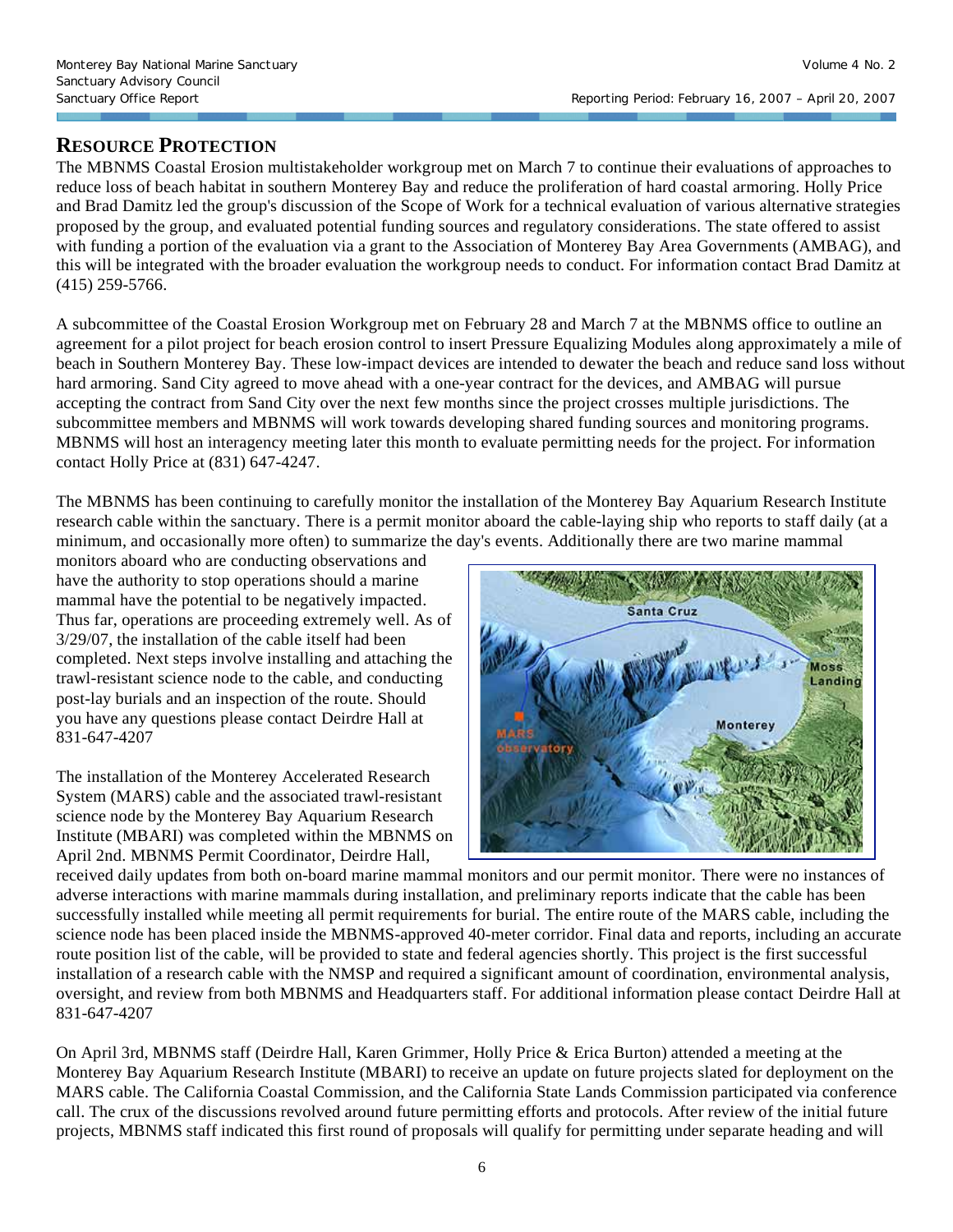need a Categorical Exclusion under the National Environmental Policy Act. Other outcomes included committing to an annual meeting for project updates, and assisting with the development of a one-page fact sheet summarizing issue-areas of concern for distribution to non-local scientists. For additional information please contact Deirdre Hall at 831-647-4207

#### **Water Quality**

On February  $17<sup>th</sup>$ , Bridget Hoover gave a presentation to approximately 25 members of the Half Moon Bay Yacht Club. The presentation was an introduction to both the Monterey Bay and Gulf of the Farallones NMS and an overview of the water quality monitoring programs and results. A representative of the Blue Water Task Force (Surfriders) followed up with a presentation on their programs.

On Thursday March 8, Bridget Dobrowski along with research scientist, farmer groups, and fellow conservation officials, including a representative from NMFS, met with CA Assembly Member Anna Caballero and her staff to discuss concerns over new food safety rules. A number of approaches are being taken by industry to reduce the likelihood of another devastating E. coli outbreak like the one that occurred during September 2006. While we strongly support efforts to protect consumer health, the new rules need to be based on sound science and must be compatible with on going efforts to protect and improve water quality, air quality and wildlife habitat. For more information, please contact Bridget Dobrowski at 831- 647-4219 or bridget.dobrowski@noaa.gov.

On Wednesday, March 14, Bridget Hoover and Gary Conley attended an EPA sponsored meeting in San Francisco entitled "Enhancing Regional Monitoring in California". The purpose of the meeting was to foster information exchange among three projects working to improve regional monitoring efforts and explore common interests along with potential solutions. A presentation on the current status of the Central Coast Water Quality Data Synthesis, Assessment, and Management (SAM) Project played a central role in generating discussion points during the meeting. Elements of the SAM project may provide guidance for the other regional efforts in the San Joaquin River Watershed and the Klamath River Basin, which are still in the initial phases of development. For more information, contact Bridget Hoover, Citizen Watershed Monitoring Network Coordinator, at (831) 647-4217; or Gary Conley, SIMoN Water Quality Data Analyst, at (831) 420-3663.

On March 22nd and 23rd Gary Conley met with the staff from the Regional Water Quality Control Board in San Luis Obispo to coordinate water quality data analysis and agricultural management practice tracking efforts. The purpose of the partnership with the Regional Water Board is to optimize water quality monitoring efforts and develop a system for assessment and reporting on the ecological health of water bodies within the Monterey Bay Sanctuary and its watersheds. The Regional Board has provided water quality monitoring data, assessment tools, and agricultural management practice implementation information for watersheds that flow to the Sanctuary. For more information, contact Gary Conley, SIMoN Water Quality Data Analyst, at (831) 420-3663.

A critical phase of the SIMoN Central Coast Water Quality Data Synthesis, Assessment, and Management Project (SAM) is complete. A database has been constructed to house water quality data sets from fourteen different monitoring programs on the Central Coast. The database is designed to be easily updatable, compatible with the statewide water quality monitoring program, and facilitate spatial analysis of water quality parameters. It contains about 450,000 measurements, from 915 stations, of 107 different water quality parameters including pesticides, nutrients, and metals. The first products to result from the integrated database are a set of tables that summarize the spatial/temporal extent and frequency of water quality measurements in freshwater, estuarine, and marine environments within the Central Coast region. These tables were provided to staff at Central & Northern California Ocean Observing Systems (CeNCOOS) who are working towards incorporating water quality information into their program. For more information, contact Gary Conley, SIMoN Water Quality Data Analyst, at (831) 420-3663.

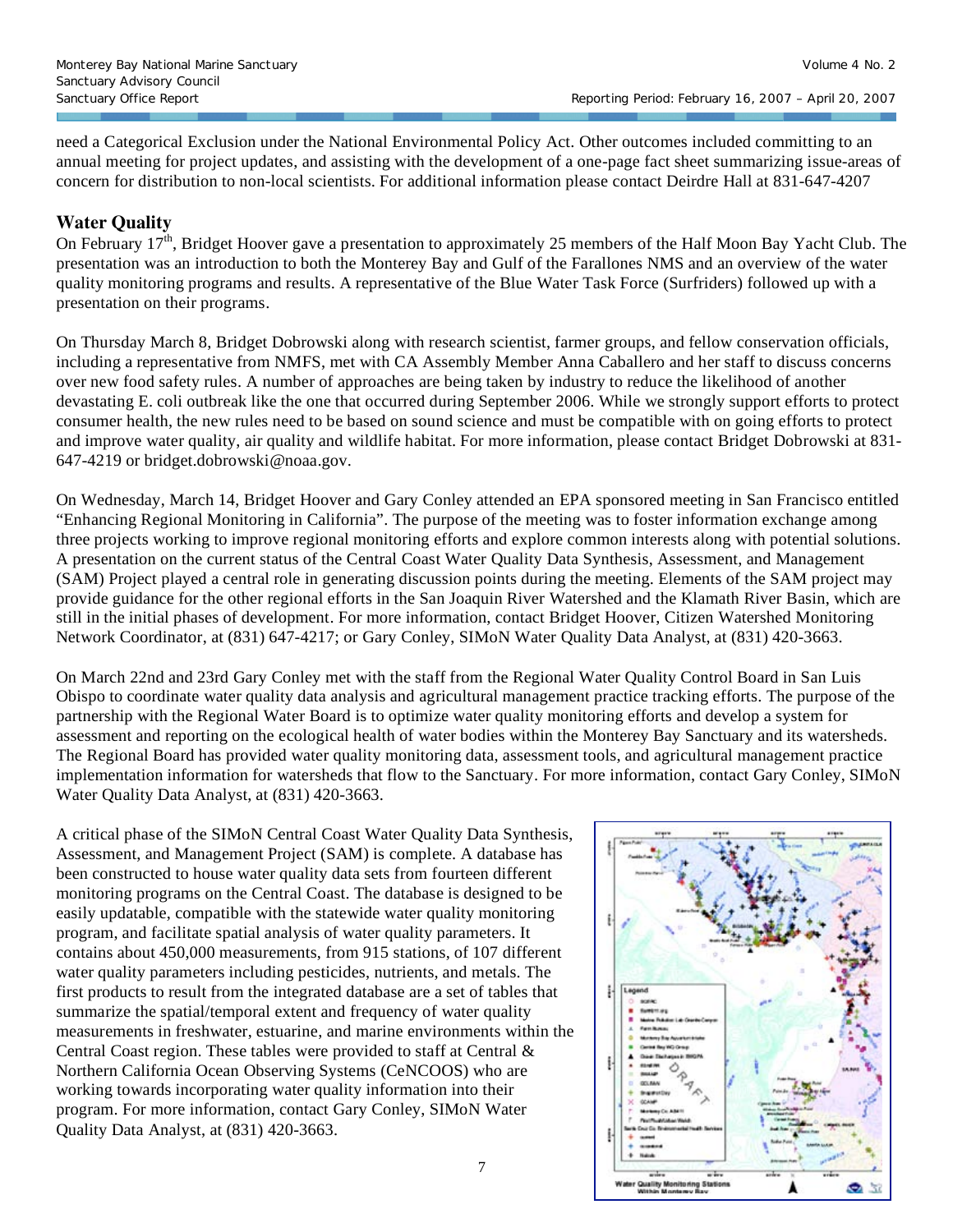The SIMoN Central Coast Water Quality Data Synthesis, Assessment, and Management (SAM) Project has delivered more than 300,000 water chemistry measurements to the Central Coast Regional Water Quality Control Board. This outcome has important regulatory implications because the Regional Board is responsible for determining which freshwater, estuarine, and marine waterways are placed on the California List of Impaired Water Bodies that do not meet beneficial uses, such as maintaining ecosystem health or recreation. The data that was contributed by the SAM project represents twelve different monitoring programs on the Central Coast and will triple the amount of information that the Regional Board currently has available to determine impairment. The partnership between the Regional Board and SIMoN will continue as data is analyzed to build a picture of water pollutant sources, status, and trends within the Sanctuary and adjacent watersheds. For more information, contact Gary Conley, SIMoN Water Quality Data Analyst, at (831) 420-3663.

The Monterey Bay Sanctuary Citizen Watershed Monitoring Network, through the Monterey Bay Sanctuary Foundation, was awarded a \$43,000 annual contract to coordinate the Monterey Regional Storm Water Management Program's Expanded Monitoring Program. This entails monitoring 20 outfalls from Carmel to Sand City that flow directly into the MBNMS. The outfalls will be monitored four times a year incorporating the Urban Watch and First Flush programs. In addition to the Sanctuary contribution, this helps to stabilize annual funding for the Network, which previously relied on small short-term contracts. For more information please contact Bridget Hoover at (831) 647-4217.

#### **Emergency Response and Enforcement**

During the week of February 11, 2007, the MBNMS and GFNMS received reports of tarballs up to 15 inches in diameter along shorelines of both Sanctuaries between the Monterey Peninsula and Bodega Head. The California Office of Spill Prevention and Response (OSPR) collected and tested several samples and determined that the tarballs originated from natural petroleum seeps in the seafloor - oil deposits often referred to as Monterey formation crude. Though a few oiled birds have been found in the northern parts of the MBNMS, numbers have not been significant and tests on oiled feathers are still pending to determine if the oiling is from the same natural event or another source. For more information, contact Scott Kathey at 831-647-4251.

On March 27 at approximately 12:00 PM, the 36-ft S/V JODY parted its anchor line during gale force winds and high seas and drifted approximately 1 mile, grounding at the US Naval Postgraduate School Beach (a sand beach) in Monterey. No one was aboard or injured in the incident. The owner had no insurance or funds to effect salvage, so the MBNMS initiated salvage after obtaining approval to utilize funds from the DARF. The vessel was immediately moved from the surf zone to prevent its destruction and scattering of debris. The vessel was demolished and transported to a waste management facility on April 2. The fuel tank was removed and contained an estimated 30 gallons of diesel fuel. MBNMS had requested that USCG Incident Management Division use the OSLTF to pay for fuel removal, but after inspecting the wreck on March 29, The USCG declared that there was no fuel remaining in the tank and that the USCG planned no remedial action. For more information, contact Scott Kathey at 831-647-4251.

Officer Bob Yerena was diverted from MBNMS duties by OLE management March 28-30 to address repeated harassment of a gray whale frequenting Santa Barbara Harbor. For more information, contact Officer Bob Yerena at 831-647-4203.

On April 3, Scott Kathey will meet with California State Parks Lifeguards from the Monterey District in the first of several meetings with public safety agencies within the Sanctuary to discuss their training needs for search and rescue MPWC teams. These meetings are part of a commitment made in the Draft MBNMS Management Plan to authorize MPWC training by public safety agencies should a NOAA regulatory update of the definition of MPWC encompass these craft and otherwise restrict them. For more information, contact Scott Kathey at 831-647-4251.

Officer Bob Yerena was diverted from MBNMS duties April 3-4 to assist OLE Special Agent Roy Torres with an inland investigation

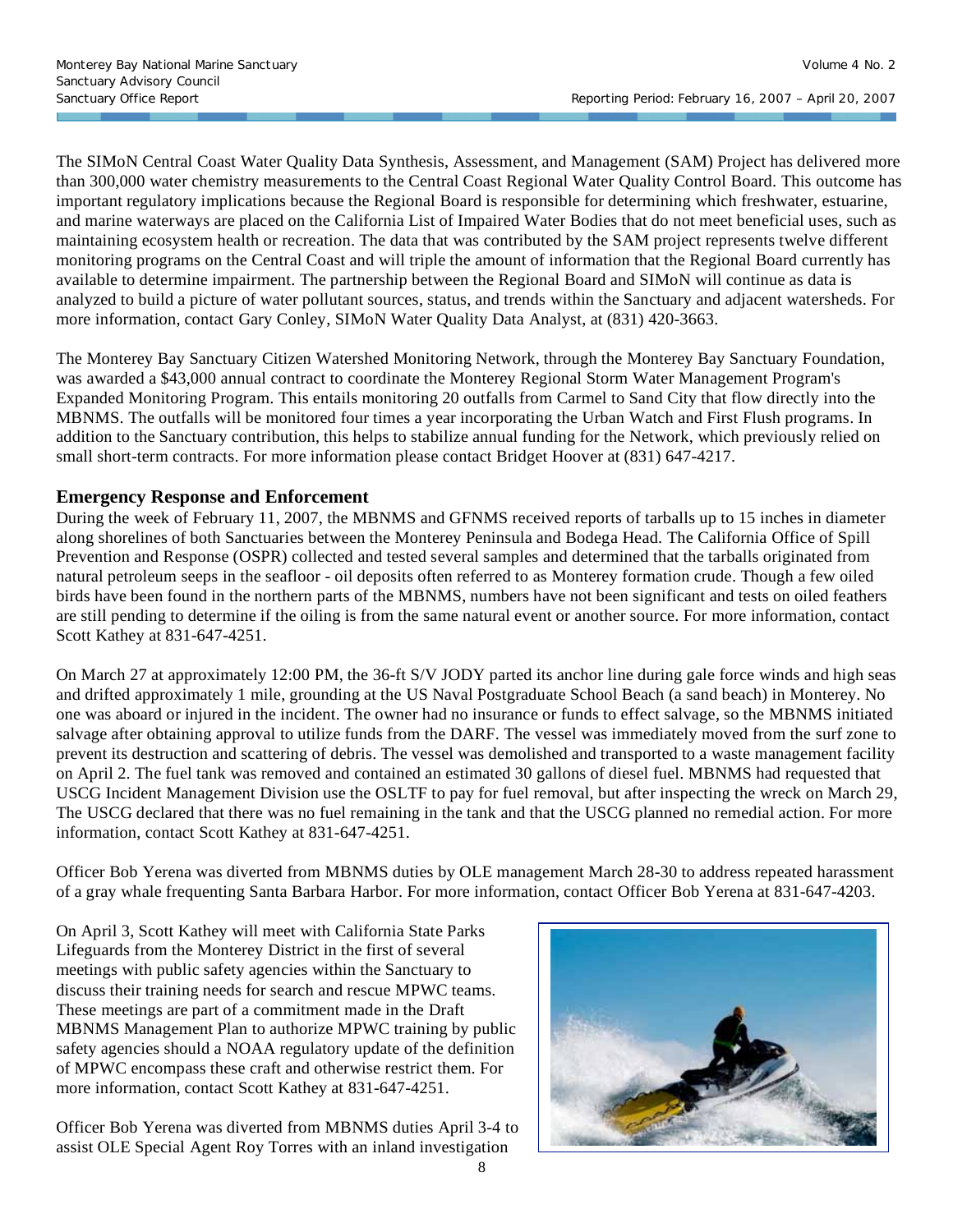of potential ESA violations. For more information, contact Scott Kathey at 831-647-4251.

On April 3, Scott Kathey will met with California State Parks Lifeguards from the Monterey District in the first of several meetings with public safety agencies within the Sanctuary to discuss their training needs for search and rescue MPWC teams. The meeting went well and identified public safety agency needs for MPWC operations beyond skills training and response. For more information, contact Scott Kathey at 831-647-4251.

#### **EDUCATION, VOLUNTEER AND OUTREACH PROGRAMS**

During the month of February 2007, Multicultural Education for Resource Issues Threatening Oceans (MERITO) kicked off its Watershed Academy After-school Program with 25 students in the Recruitment In Science Education (RISE) program at Harden and Los Arboles Middle Schools. This sanctuary and BWET funded program provides hands-on, inquiry based watershed and ocean science experiences for 5th to 8th grade students that are predominately English language learners. Activities included an introduction to the MBNMS and a watershed model demonstration. For more information, contact Sonya Padrón, MERITO Bilingual Outreach Specialist at (831) 647-4211.

During the month of February, Multicultural Education for Resource Issues Threatening Oceans (MERITO) worked with Camp SEA Lab to introduce a new partnership fostered by a NOAA Ocean Literacy grant. The three-year Ocean Literacy grant will provide discounted rates and full scholarships to MERITO students attending Camp SEA lab. For more information, contact Sonya Padrón, MERITO Bilingual Outreach Specialist at (831) 647-4211.

On February 7th-10th, MERITO staff attended the National Association for Bilingual Education (NABE) conference in San Jose, CA where they attended workshops on topics that included assessment strategies for English Language Learners, Parent Expectations of Education in Mexico and the Importance of Culture and Values in Education. For more information, contact Sonya Padrón, MERITO Bilingual Outreach Specialist at (831) 647-4211.

On February 23rd, a teacher in-service was held at Marina Del Mar School. This in-service prepared four new teachers to lead the 21st and 22nd programs of the Watershed Academy After-school Program during the 2006-2007 year. Watershed Academy leaders were trained in watershed and ocean science



environmental education, multicultural teaching pedagogy and in-class activities from the Watershed Academy Activity Guide. A watershed model demonstration and an introduction to the MBNMS were also delivered. Participants received Marine Science Conservation Kits and the Watershed Academy Activity Guide to facilitate their program activities. For more information, contact Sonya Padrón, MERITO Bilingual Outreach Specialist at (831) 647-4211.

On February 24th, 2007, MERITO hosted a follow-up workshop for 17 teachers and youth leaders implementing MERITO's Watershed Academy After-school Program. The workshop was hosted by the Wetlands Educational Resource Center in Watsonville and included four guest speakers who covered topics such as multicultural teaching pedagogy, LiMPETS sand crab monitoring, mudflat explorations, and introductions to lessons found in the new Watershed Academy Activity Guide. For more information, contact Sonya Padrón, MERITO Bilingual Outreach Specialist at (831) 647-4211.

The Coastal Discovery Center at San Simeon Bay successfully released 12 rainbow trout smolt into a local lake. The trout arrived as inch-long fry for the grand opening of the Discovery Center in July 2006. The fish were 8" long when released. A dozen new fry have been introduced to the tank. For more information contact Michele Roest at (805) 927-2145

Ecosystem Observations, an annual report for the Monterey Bay National Marine Sanctuary, is now available. The publication contains a summary of our 2006 program activities and accomplishments, an overview of recent monitoring projects coordinated through SIMoN, as well articles on current research in the MBNMS written by scientists from NOAA, Moss Landing Marine Labs, UC Santa Cruz, US Geological Survey, Elkhorn Slough Reserve, Monterey Bay Aquarium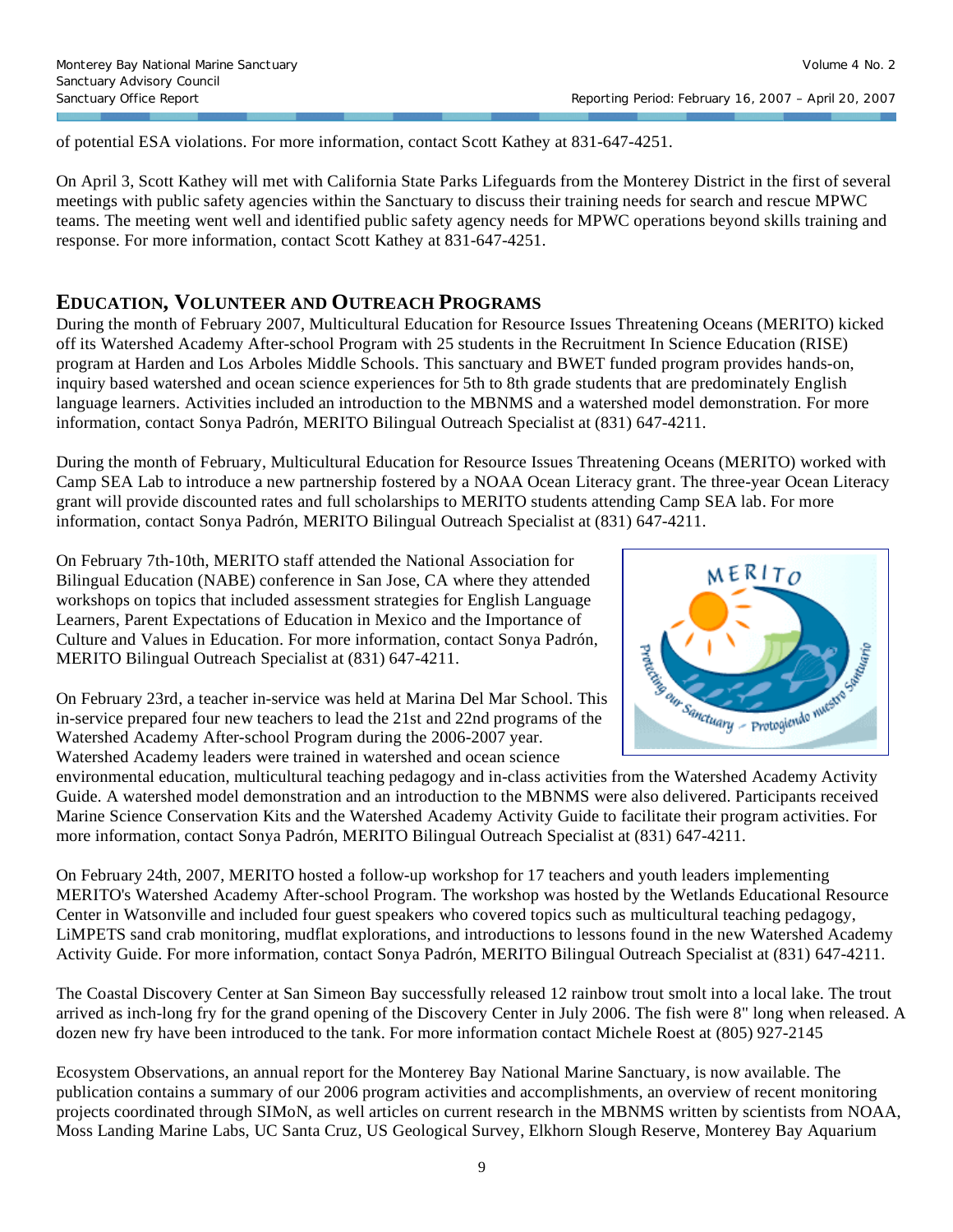Research Institute, and Naval Post Graduate School among others. Topics covered in these articles include: intertidal & subtidal surveys along the Big Sur Coast; geographic patterns of kelp forest community structure; sand waves of the Golden Gate; estuaries as nursery habitats for flatfishes; ocean ecosystems and the carbon dioxide invasion; surface current mapping with high-frequency radar as a tool for hazardous spill response; effects of artificial restricted tidal exchange and hydrodynamics in Elkhorn Slough; marine mammal surveys off the West Coast; sharks, rays and chimaeras of the sanctuary; and USS Macon 2006 expedition. Printed copies are available by request. Our website will soon feature a PDF version at http://montereybay.noaa.gov/reports/ecoobs.html Contact the MBNMS office at 831-647-4201, or email liz.love@noaa.gov.

The Coastal Discovery Center at San Simeon Bay is seeking volunteers for its next docent training, April 28 - May 9. The Coastal Discovery Center is cooperatively operated by the Monterey Bay National Marine Sanctuary and the California State Parks, San Luis Obispo Coast District. Located in beautiful San Simeon, in the southern region of sanctuary, the facility offers a watershed exhibit including live trout, a talking tidepool, and video voyages to Davidson Seamount and a local shipwreck. For more information contact Southern Region Program Coordinator, Michele Roest at (805) 927-2145 or michele.roest@noaa.gov.

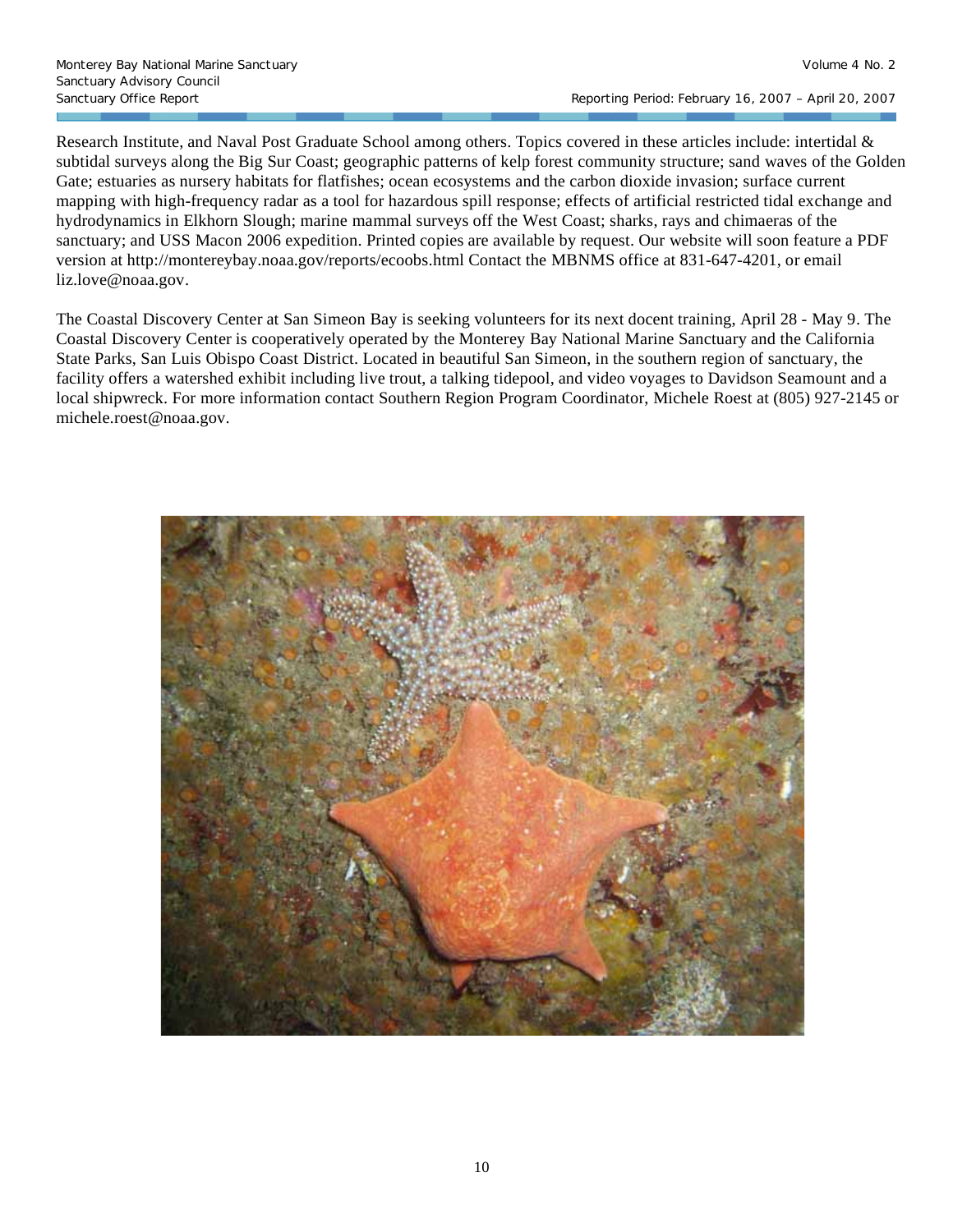Sanctuary Office Report **Report Report Report Report** Reporting Period: February 16, 2007 – April 20, 2007

# **SIGNIFICANT NEWS COVERAGE**

Numerous articles were run in local papers regarding the Draft Management Plan.

# **WEB SITE (http://montereybay.noaa.gov/)**

#### **Recent Updates**

Visit the web pages listed below to see recently updated sections of the MBNMS web site.

• Joint Management Plan Review http://sanctuaries.noaa.gov/jointplan/

*Please take a few moments to peruse the site. Your feedback is greatly appreciated. Comments and suggestions can be sent to andrew.white@noaa.gov.*

# **FUN, OCEAN RELATED WEB SITES**

**National Marine Sanctuary Foundation**  http://www.nmsfocean.org/

**Monterey Bay Sanctuary Foundation**  http://www.mbnmsf.org/

**Encyclopedia of the Sanctuaries**  http://www.ocean.com/Library/Encyclopedia/

**SIMON**  www.mbnms-simon.org

# **National Marine Sanctuary Program**

http://www.sanctuaries.nos.noaa.gov/

**NOAA National Centers for Coastal Ocean Science**  http://coastalscience.noaa.gov/

**National Estuarine Research Reserve System**  http://nerrs.noaa.gov/

**NOAA Ocean Explorer**  http://oceanexplorer.noaa.gov/

**National Data Buoy Center**  http://www.ndbc.noaa.gov/rmd.shtml

**National Ocean Service**  http://www.nos.noaa.gov/

**National Oceanic & Atmospheric Administration**  http://www.noaa.gov/